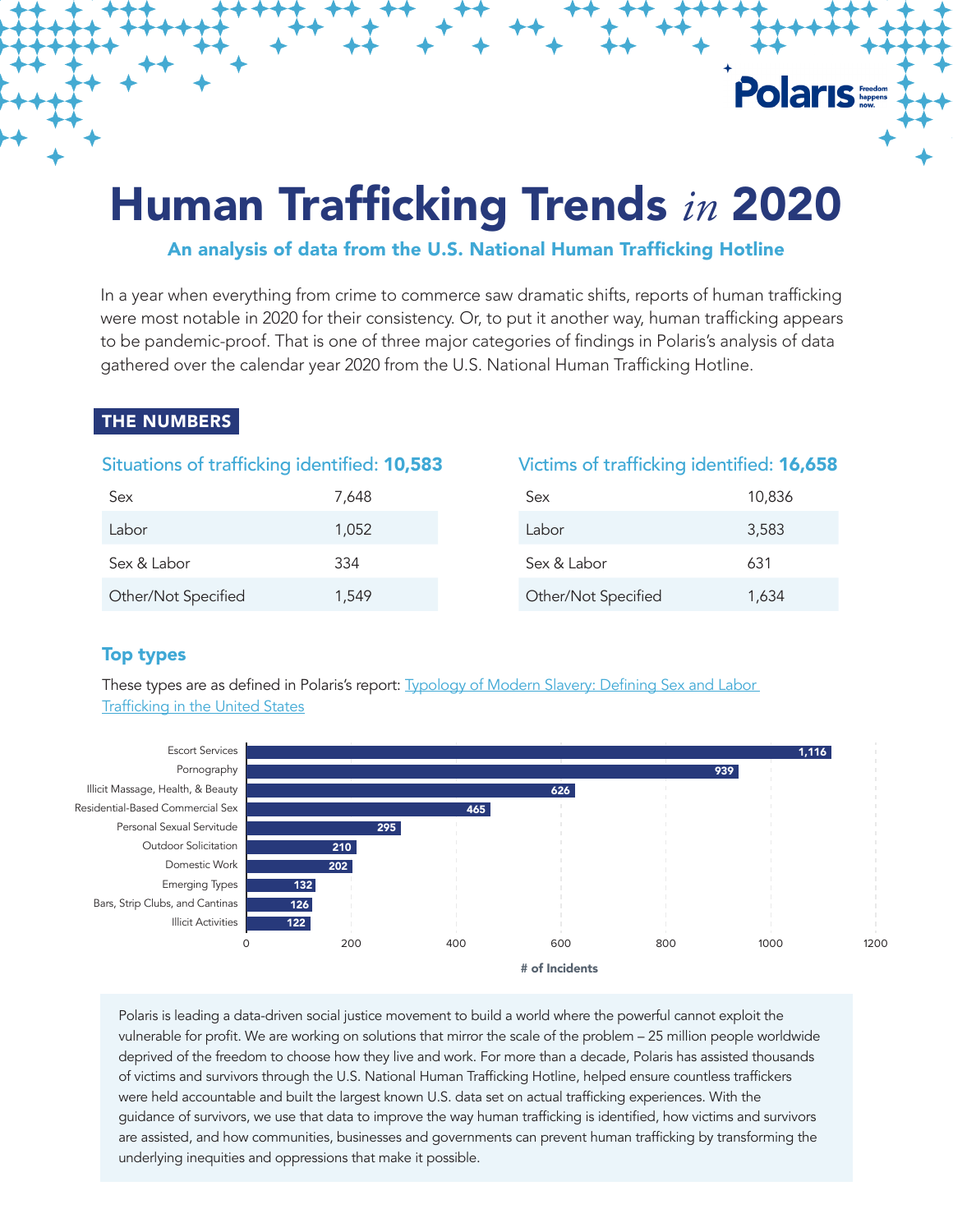

#### Human trafficking is profoundly adaptable.

Shut down one venue and traffickers will find a new one. Wherever there are vulnerable people and communities, there will be someone who finds a way to exploit them.



#### Online recruitment increased a significant 22%

During the lockdowns, as the proportion of victims from common recruitment sites such as strip clubs (-46%), foster homes (-70%) and schools (-38%) went down drastically, the Internet was reported as the top recruitment location for all forms of trafficking.



Most notably, the analysis found a significant increase in the proportion of potential victims for whom Facebook and Instagram were the sites for recruitment into trafficking (120%)

125% increase in reports of recruitment on Facebook over the previous year

95% **increase** in reports of recruitment on Instagram over the previous year.

# Human trafficking is highly personal.

Despite the explosion of concern - some of it fueled by misinformation - about complex child sex trafficking schemes and kidnappings, data shows victims usually know and trust their traffickers.

Recruitment by family members and intimate partners was highly reported for all forms of trafficking. While this is the case year over year, it was particularly pronounced in 2020.



In 2020, among all forms of trafficking whose recruitment relationships were known (4,142), the proportion of victims recruited by a family member or caregiver increased significantly - from 21% of all victims in 2019 to 31% in 2020 - a 47% increase.



In addition, the proportion recruited by intimate partners jumped 21% from 22% in 2019 to 27% in 2020.

Recruitment by family members and intimate partners was particularly noteworthy in sex trafficking situations. In 2020, situations of sex trafficking or sex and labor trafficking combined, of the 2,448 victims whose recruitment was known,



42% were brought into trafficking by a member of their own families



**39%** were recruited via an intimate partner or a marriage proposition